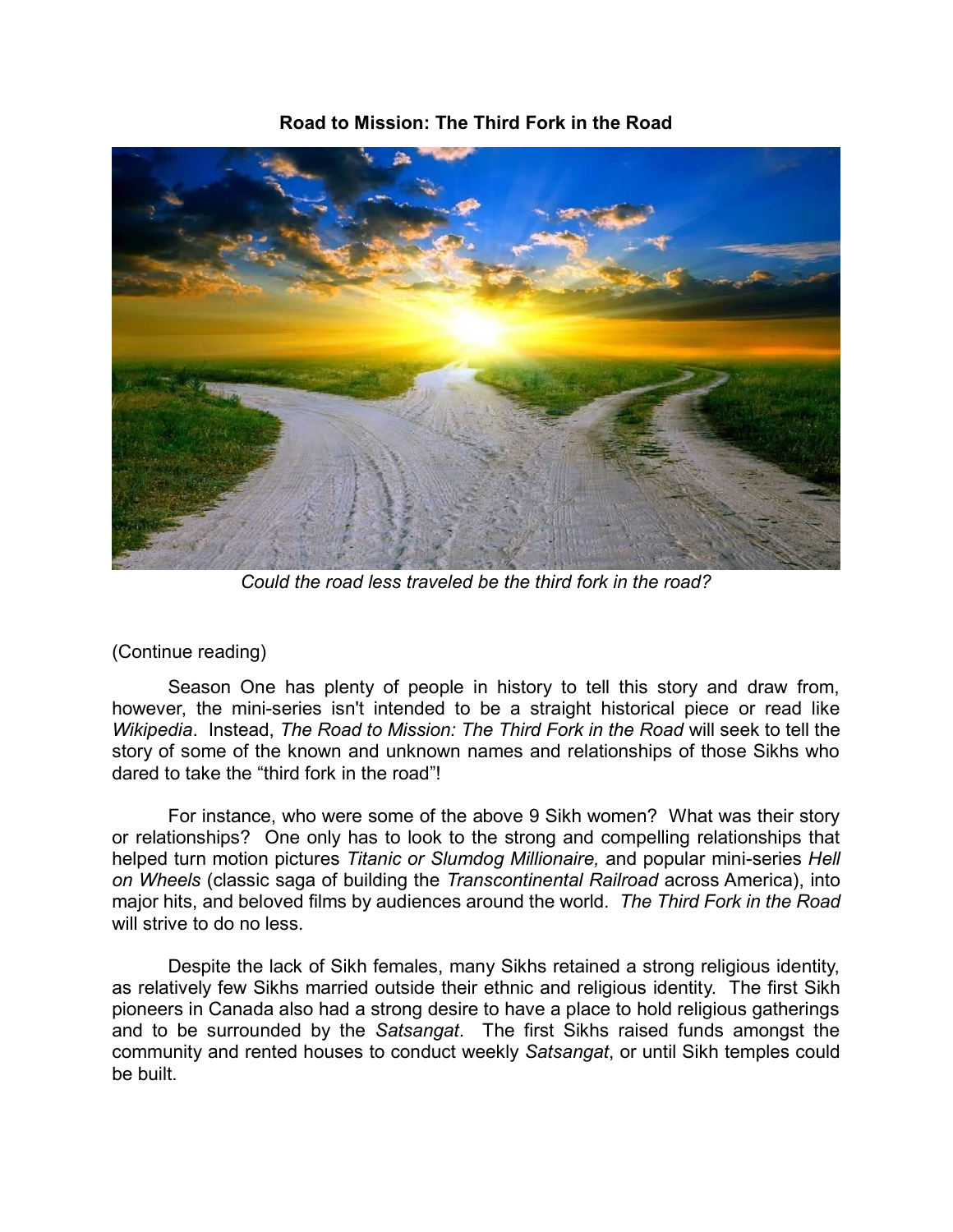Many of the first Sikh settlers were limited to working as farmers and lumberjacks, Some later became successful sawmill and farm owners. In addition to this many Sikhs worked on the railways in British Columbia. While a significant number of the first Sikhs were relatively unskilled and uneducated, they were favored by employers, because of their strong work ethic and discipline, along with their willingness to accept considerably less pay than white men.

The central teachings of Sikhism served to guide immigrants' adjustment into Canadian society. Balance of work, worship, and charity, and the defense of rights of all creatures, and in particular, fellow human beings. Emphasis upon the concept of sharing—for the betterment of the community and others. Affirmation of the full equality of sexes, classes, and castes.

In response to widespread unemployment in Punjab, more and more Sikhs traveled abroad in search of better economic conditions. As part of this migration, Gurdit Singh Sarhali, a Sikh businessman, embarked in early 1914 on a Japanese steamship named the *Komagata Maru* along with 376 passengers, a group that included 340 Sikhs, 24 Muslims, and 12 Hindus (22 of whom, on board, were returning Canadian residents). The ship, which had been chartered in Hong Kong by Sarhali, arrived in Vancouver on May 23, 1914, following stops in Shanghai and Yokohama. The ship's arrival was met with extreme hostility from the residents of Vancouver and its passengers were not allowed to disembark, as some Vancouverites labeled its arrival as the "Hindu Invasion." The arrival of the *Komagata Maru* was anything but Canada's finest hour. The passengers were forced to remain on board the ship, as food was delivered to them by Caucasian, Japanese, and Chinese people. The Khalsa Diwan Society, along with many of the Indo-Canadian community raised funds for court cases and formally appealed to officials and authorities in London, England and Ottawa, with no acceptable resolution.

On July 23, 1914, those who had been previous residents of British Columbia were allowed to deboard, and after two long months in the harbour, the *Komagata Maru* was escorted back out of Canadian waters by Canada's *HMCS Rainbow*. After exhausting every possible legal tactic to get the ship to dock, and with local citizenry cheering, the *Komagata Maru* was forced back to Calcutta, where it was fired upon by the *Indian Imperial Police.* Some 20 Sikhs were killed in the skirmish.

Who were some of these Sikhs? What contributions could they have made had they been allowed entry into Canada, and not been killed or imprisoned?

That same year of 1914, Mewa Singh was caught by immigration inspector William Charles Hopkinson at the U.S./Canadian border with 500 rounds of ammunition and a pistol. Mewa had crossed the border into the state of Washington with two other Sikhs to make several purchases of handguns and ammunition, but had returned separately, Mewa being the only one arrested. Hopkinson wanted Mewa to give up the names of the others, so they could all be arrested and tried for seditious activity. In order to avoid 10 years in prison, Mewa made a statement and was released.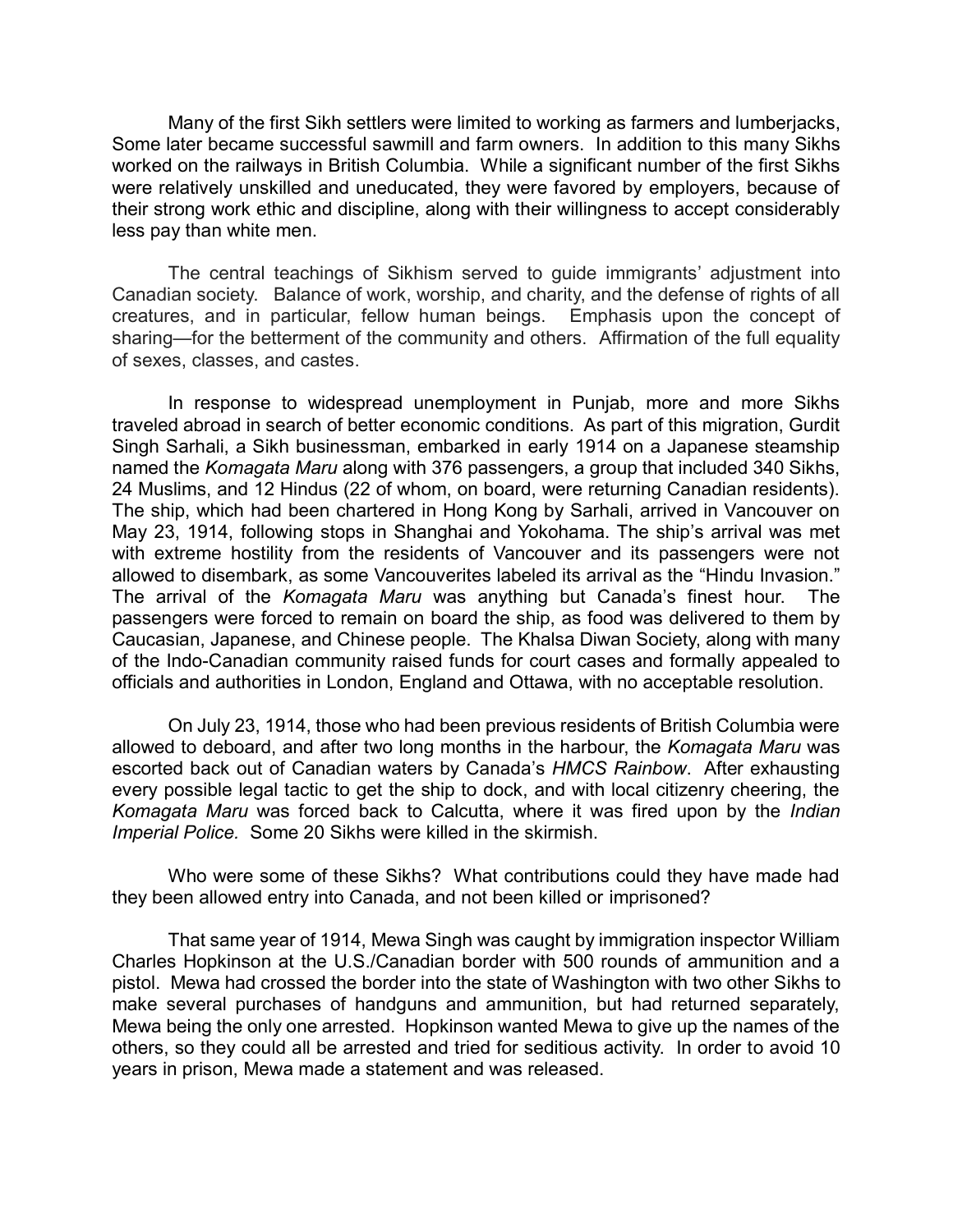Tension continued to mount as one of Hopkinson's informants entered a Sikh Temple and desecrated it by shooting and killing 2 Sikhs and injuring 9 more. Seven weeks later, Mewa Singh shot Hopkinson in a corridor of the Vancouver courthouse prior to a grand jury hearing involving his informant's court case. Upon Mewa Singh's execution, 400 Sikhs gathered to carry his body to a funeral pyre at Fraser Mills. His continued veneration, stirring national controversy, continues today with annual observances in Sikh Temples.

By the 1940's large numbers of Sikh women and children arrived. At that same time Indo-Canadians who had fought in World War II were granted the right to vote in the provincial elections. It was not until India gained its independence in 1947 that Indians were granted a quota permitting the entry of 150 persons a year, plus close relatives such as parents, minor children, and fiancées. The quota was further increased to 300 in 1957. The immigration of Indians to Canada and the numbers entering British Columbia increased steadily after this. British Columbia remained the most popular destination for East Indian immigrants until 1963, when Ontario took the lead.

Season One saga ends with the identifiable core cast of Indo-Canadian community characters having achieved some successes as having contributed to the larger Canadian society, and becoming the symbols of modern day Canada......... to a point where Punjabi was declared the third official language of Canada.

Season Two begins with 56 East Indian immigrants migrating to Canada in 1927. One of those was Herman Singh Braich Sr. At only age 16, young Herman left his family in the village of Braich, Punjab.

Two years prior, when Herman was 14 years old, he happened upon two cobras fighting alongside the road. With their hoods exposed, Herman realized the danger in approaching the cobras. The intrigue regarding the legendary lore of killing a cobra and this bestowing one with insurmountable courage, caused Herman to proceed to kill not one but both of the cobras with only his bare hands.

Making Victoria, British Columbia his initial home in Canada, Herman quickly found work. Being a studious and a quick learner, eventually young Herman mastered every job in and around the sawmill. While working and saving his money, Herman swiftly moved up the ranks. When opportunities presented themselves, Herman would take advantage of them, and better his station in life. This meant moving his business interests to Vancouver.

Herman kept in close contact with family and friends in India. In fact, he traveled back and forth often. On one of those trips, he married Bachan Kaur, the mother of his first three daughters, who were all born in Vancouver. Also, Herman was quite involved in politics, and in particular the struggle for India's independence.

In the 1950's, Herman moved to Mission City. Given Herman's business sense, charisma, and contributions he quickly earned the respect of British Columbians.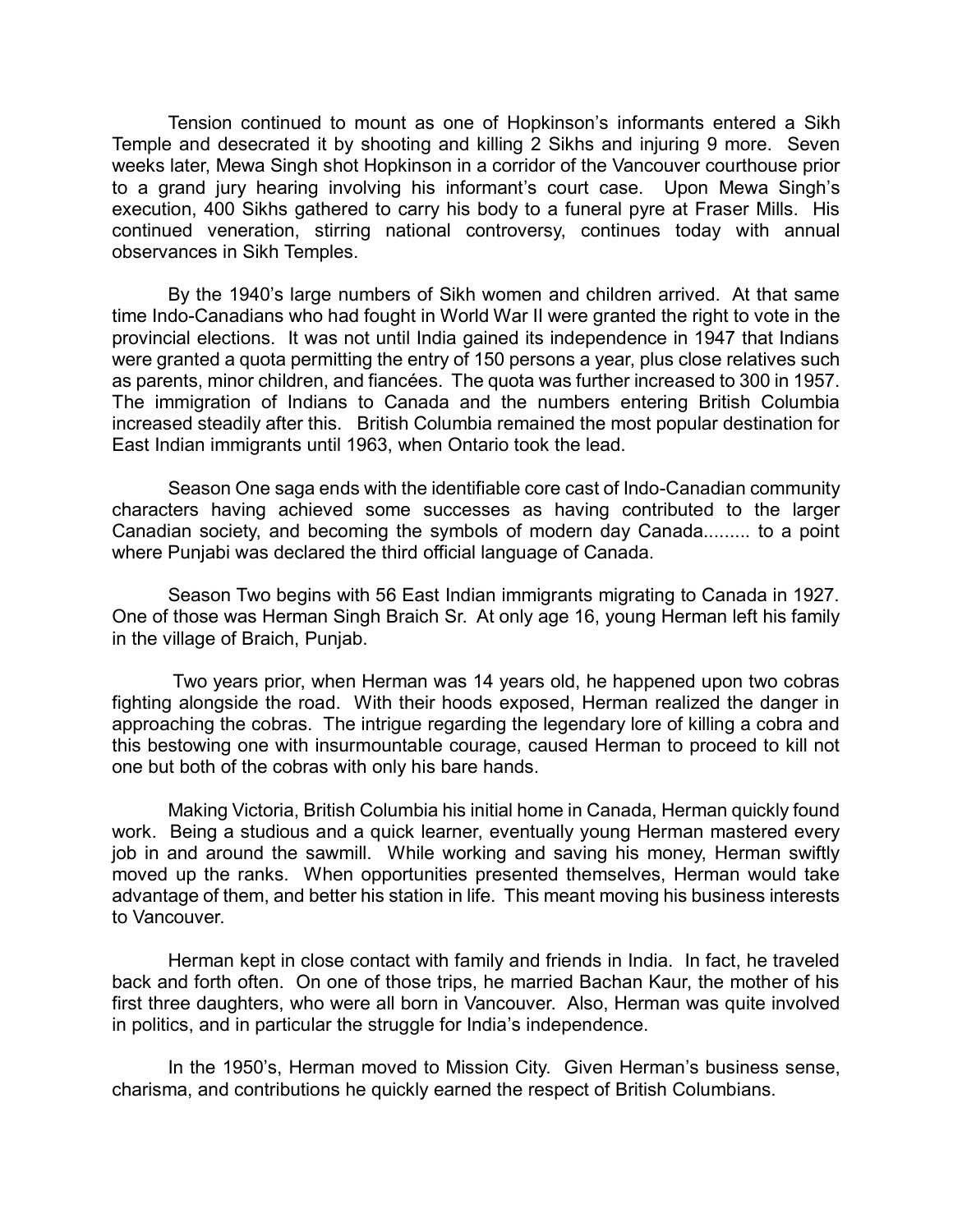However, with all of Herman's successes, and his having anything in the material sense in life a person could ever want, he did not have a son. Due in part to this, an amicable divorce ensued with Bachan. Herman ended up building her and his daughters a home in India, and moved them there to live and become familiar with the culture and all in Punjab.

In 1954, Herman married Surjeet Kaur in *Patiala, Punjab*. Surjeet's younger brother, Iqbal "Ike" Singh Sekhon ended up introducing them to one another. Ike thought it would be advantageous for his sister to marry a millionaire, and he himself wanted to come to Canada. So he advocated for and arranged Surjeet's engagement to Herman.

Herman didn't wear the traditional turban or grow a beard common to most Sikh men. He smoked tobacco; drank alcohol, ate certain meats, and loved gambling. For these and other reasons, Herman was not accepted by Surjeet's father, Trilochan Singh Sekhon. So much so, that Trilochan refused to attend his own daughter's wedding in Patiala. However as he was not at home for the engagement ceremony, as apparently he had left town for a few days when this took place; Trilochan refused to veto his daughter's matrimony on account of "reneging" would be creating a negative reputation for the Sekhon name!

Ike who later became "Uncle Ike" to Herman and Surjeet's first son, Erwin Singh Braich Sr., eventually came to Canada. This is when and where Herman tasked him with a job in a sawmill. The cold weather and laboring in it did not satisfy Ike.

He borrowed enough funds from Herman to purchase a car and traveled south to *Fresno, California* to pursue his education. After graduating from *Fresno State College* Ike head to *Dallas, Texas.* After enrolling at *Southern Methodist University* to begin to earn a Master's degree he met and quickly married a Texan named Dolores "Dee" Brooks.

Very noteworthy is the fact that his father  $-$  Trilochan  $-$  in only a few years since boycotting his daughter's wedding to Herman, had evolved to where he could now accept a mixing of differing ethnicities, religious beliefs, and cultures. Ike's loving father attended the entire plethora of ceremonies in Dallas.

Early in Ike's long and storied life in Dallas he was the well-known turbaned General Manager of one of the world's most famous restaurants – *La Tunisia*. He was a pioneer Punjabi Sikh in the city, and a great humanitarian; having served as founding President of the *India Association of North Texas*, the *Punjabi Cultural Association of North Texas*, and the *Sikh Gurdwara of North Texas*. Ike also founded the *Indus Golf Association of North Texas* and honoured to have the "*Iron Ike" Golf Tournament* bear his name. He founded *The Dallas County Cricket Club* and never missed a *Dallas Cowboys* home game!

An important aspect of the union between Ike and Dee was the fact that legendary bank executive Fred T. Brooks Sr. (Dolores' only brother) became Erwin's "Uncle Fred".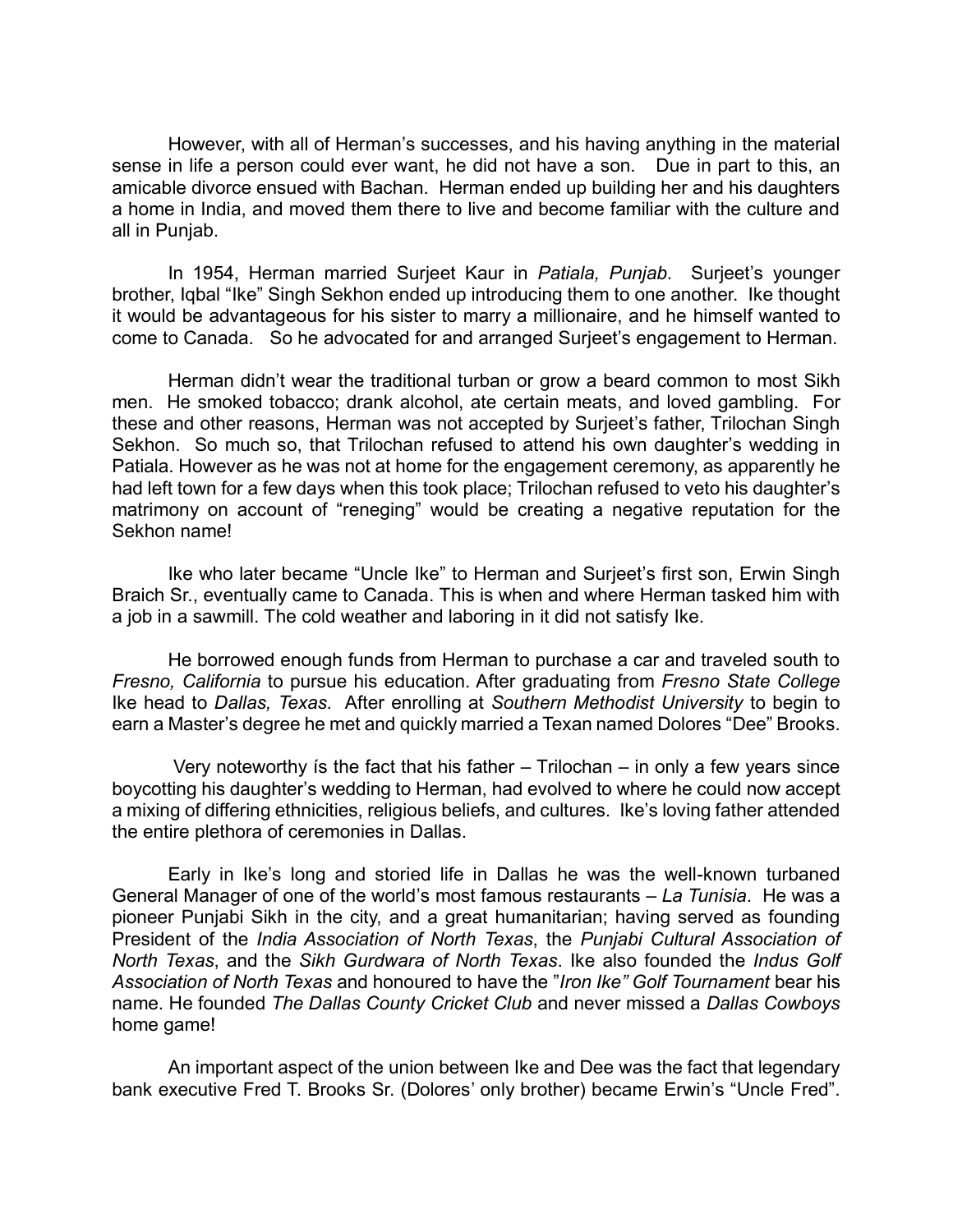Certainly another huge influence and role model for Erwin Braich Sr.

In due course Surjeet Braich's younger sister – Sharnjit Kaur Virk and her husband Darshan Singh Virk and their children also made the move from *Patiala, Punjab* to settle in *Dallas, Texas.*

Just a few of Herman's many accomplishments include:

- Expanding his forest products enterprises and becoming a lumber baron.
- Setting the record for bidding the highest amount ever in British Columbia for a Crown timber purchase.
- Building his own complete thoroughbred horse training facility on a portion of a large parcel of land in Mission City (as it was then named).
- First person to ever send a brand new white *Pontiac* sedan to India from Canada.
- Breaking records frequently for the highest price paid for yearlings or other thoroughbreds at North America's most prestigious auction sales.
- Had private aircraft pick him up routinely to go and gamble in Las Vegas.
- Was a very close friend of K. "Kirk" Kerkorian, majority owner of the largest hotel casino empire in Las Vegas including the *MGM Grand, Bellagio, Mirage*, *Mandalay Bay, New York New York* and others.
- Hobnobbed and gambled with the famous *Rat Pack* (Frank Sinatra, Dean Martin, Sammy Davis Jr., Peter Lawford, and Joey Bishop)

While business was a primary focus, Herman also enjoyed expanding the scope of his thoroughbred horse racing and breeding ventures in North America. Over time his stable extended into thoroughbred racetracks in Ontario, Florida, Kentucky, New York, and California.

In raising Erwin, Herman groomed him to work in the family business. He traveled with him; "If I was lucky!" exclaims Erwin. On one occasion, which Erwin remembers fondly "was when I was 12 years old, Dad asked if I wanted to go to *Toronto*'s *Woodbine Racetrack* to watch the *Queen's Plate* horse race. Of course, I jumped at the chance to go! My Dad's friend won the race with his horse named *Merger*. But what were the most memorable parts of this trip for me were that *Merger's* jockey - Wayne Harris - flew from Vancouver to Toronto with us! I think Dad assisted him with some legal matter. Prominent Canadian businessman, Frank McMahon, co-owned three year old *Merger* with Mr. Max Bell. My Dad and Mr. McMahon were good friends. Mr. McMahon owned *Majestic Prince*  also. He was the winner of both the *Kentucky Derby* and *Preakness Stakes* in 1969. Former super jockey Johnny Longden was the trainer of these two racehorses."

"But the absolute highlights that I remember was that I felt out of place that day at the *Queen's Plate* because everyone else wore tuxedos and top hats or fancy dresses. Dad said to me 'don't let it concern you son!'. Then Dad and I sit down in a VIP box and he introduces me to 'Uncle Conn'. Yes!…..Conn Smythe, the owner of the *Toronto Maple Leafs* and *Maple Leaf Gardens,* one of the largest sports and entertainment companies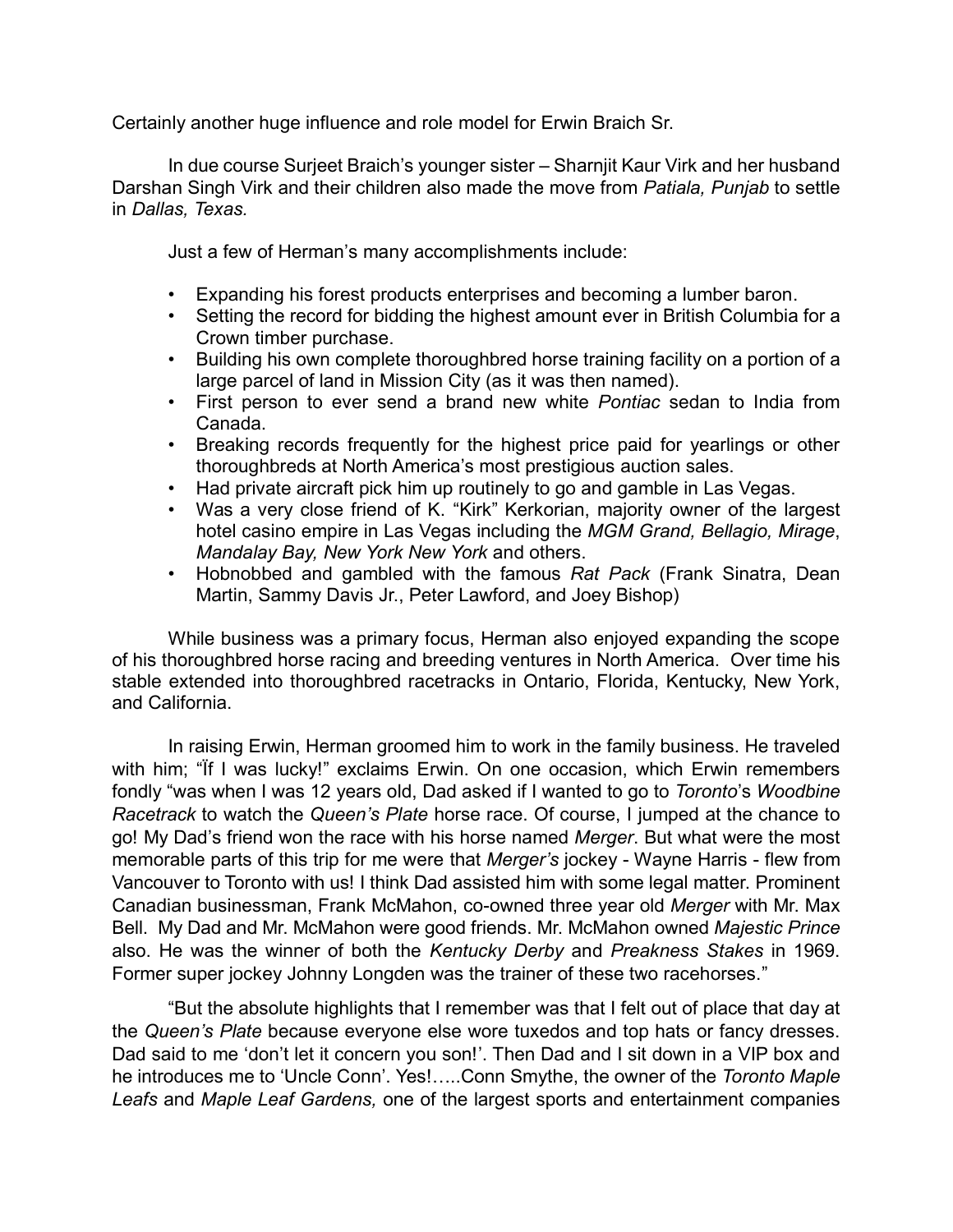in Canada. Unbelievably my Dad never said a peep about this to me prior to that day! Even when he watched them play on *Hockey Night in Canada* on television with me!"

Also, Erwin was shocked and pleasantly surprised when on trips with his dad and larger than life celebrities knew his father. Once American composer, songwriter, record producer, pianist, and singer who has composed hundreds of pop songs Burt Bacharach approached his father, called him by name, and asked how he was doing. United Nations Ambassador, and American singer, actress, and television show host, Dionne Warwick also knew Herman.

Erwin watched and listened intently as world famous jockey, Bill Shoemaker who for decades held the world record for total professional jockey victories, came up to Herman at the track on a "dark" day and they talked for almost two hours.

"Another colorful friend to Dad was Texan oilman and real life JR Ewing, Nelson Bunker Hunt, son of H.L. Hunt. H.L. Hunt sired 15 children by three wives. Nelson Bunker was arguably the acorn that fell closest to the oak tree in my opinion. His brother Lamar Hunt owned the *Kansas City Chiefs* from the *National Football League*." Said Erwin.

 "Ï will never forget when I received a call from one of Mr. Hunt's personal assistants after Dad died. I was told that Dad had represented Mr. Hunt in the winner's enclosure after *Dahlia* had won a very prestigious stakes race in Los Angeles. I can't remember if it was at *Hollywood Park* or *Santa Anita.* Mr. Hunt wanted to express his condolences and also inform me that a photograph was being sent to us. I really believe it was truly fitting that in the photo the trainer was the legendary Charles Whittingham with jockey Bill "The Shoe" riding! Once again, Dad had not said a thing about any of these events. That is the essence of the man."

"I should add that Nelson Bunker was at one time considered to be the world's wealthiest man. Like Dad, Bunker Hunt loved thoroughbred horse racing and playing cards. Every opportunity they had, they spent together. During the time of their friendship, Mr. Hunt owned more than 1,000 thoroughbreds in stables all over the globe. Having that wildcatter spirit, he even funded expeditions to find the *Titanic* and *Noah's Ark.* No wonder Dad and him got along so well."

"There are so many memories that I have about his fortitude or lack of adoring celebrities. So many! Like the time he wrote to the Pope in the 1950's about his desire to buy some nice view property in Mission. Obviously he was referring to Westminster Abbey. Or when he told me in the elevator going up to our four bedroom two-storey suite in a Casino Resort property in Las Vegas that his luck changed when 'the guy in the white suit' sat down at the baccarat table…....So he abruptly quit playing. Of course, he was referring to Colonel Sanders from *Kentucky Fried Chicken* fame……Whether he was real or an impersonator."

In those days, the only way to emigrate from India was to find a sponsor. Believing